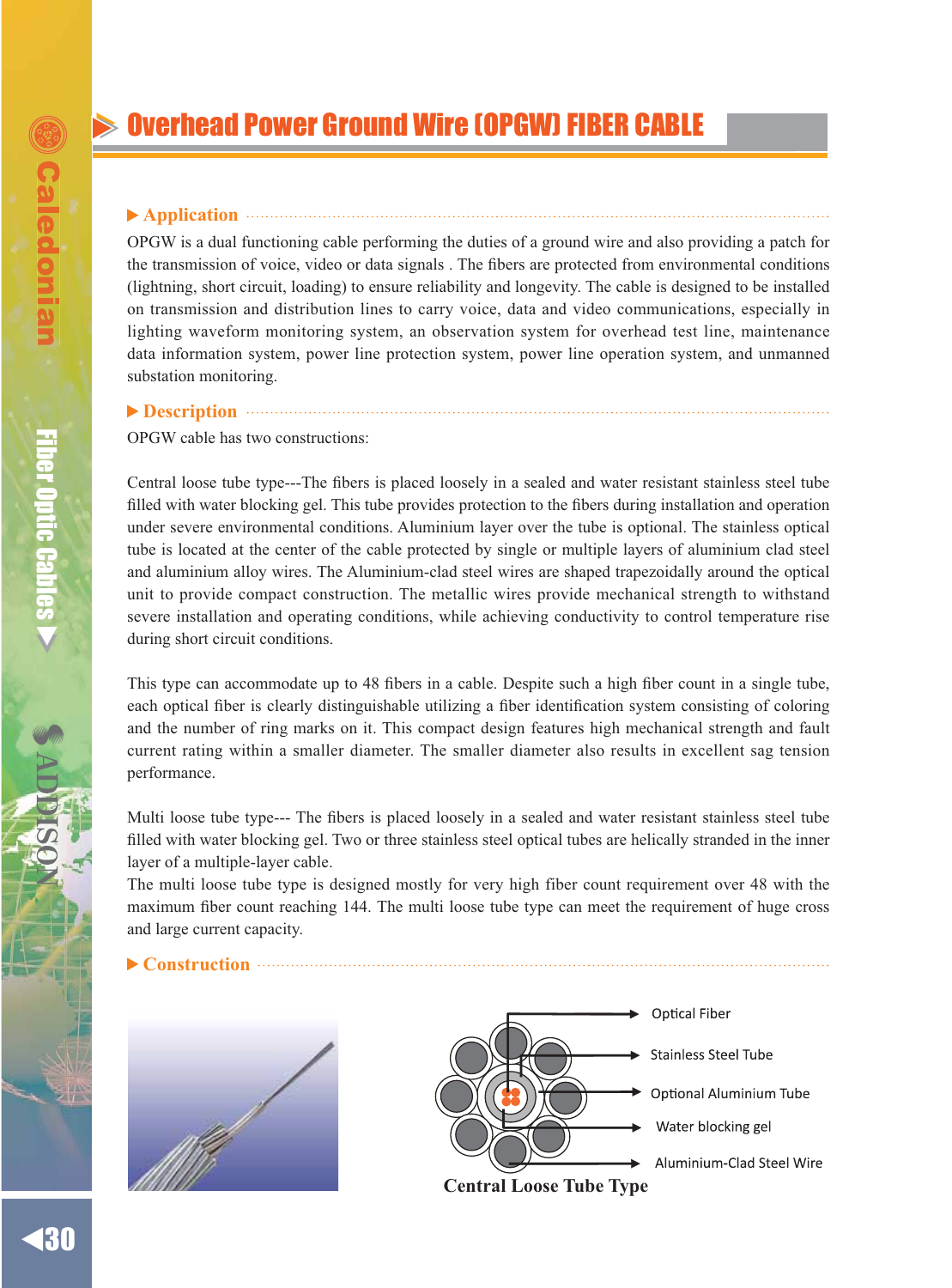ƷƷ

# $>0$ verhead Power Ground Wire (OPGW) FIBER CABLE



**Multi Loose Tube Type**

|--|--|--|--|

and a series of the contract of

| Cable<br>section<br>(mm2) | Nominal Outer<br><b>Diameter</b><br>(mm/in) | <b>Nominal Weight</b><br>(kg/km)/(lb/kft) | <b>Max</b><br>working<br>tension<br>(kN) | <b>Modulus of</b><br>elasticity<br>(kN/mm2) | Heat<br>expansion<br>coefficient<br>$(10-6$ /°C) | $\bf DC$<br>Resistance<br>$(\Omega/\mathrm{km})$ | <b>Short-circuit</b><br>current<br>capacity<br>(kA2s) |
|---------------------------|---------------------------------------------|-------------------------------------------|------------------------------------------|---------------------------------------------|--------------------------------------------------|--------------------------------------------------|-------------------------------------------------------|
| 35                        | 8.1/0.318                                   | 250/167.79                                | 45.2                                     | 162.0                                       | 13.0                                             | 2.433                                            | 8.9                                                   |
| 50                        | 9.6/0.378                                   | 343/230.20                                | 63.0                                     | 162.0                                       | 13.0                                             | 1.743                                            | 16.5                                                  |
| 70                        | 11.4/0.448                                  | 487/326.85                                | 89.3                                     | 162.0                                       | 13.0                                             | 1.237                                            | 3.04                                                  |
| 90                        | 12.5/0.492                                  | 368/246.98                                | 58.2                                     | 94.1                                        | 17.3                                             | 0.473                                            | 72.7                                                  |
| 105                       | 13.5/0.531                                  | 428/287.25                                | 67.9                                     | 94.1                                        | 17.3                                             | 0.403                                            | 98.8                                                  |
| 130                       | 15.0/0.590                                  | 527/353.69                                | 83.8                                     | 94.1                                        | 17.3                                             | 0.329                                            | 149.9                                                 |

- \* The effective sectional area of the single-layer design ranges from 50mm2 to 83mm2, suitable for rated voltages of 66kV, 115kV, 150kV, 250kV and 275kV.
- \* The effective sectional area of the double-layer design ranges from 90mm2 to 200mm2, suitable for rated voltages of 150kV, 250kV, 275kV, 380kV and 500kV.
- \* The effective sectional area of the three-layer design ranges from 200mm2 to 400mm2, suitable for rated voltages of 380kV, 420kV and 500kV in European markets.